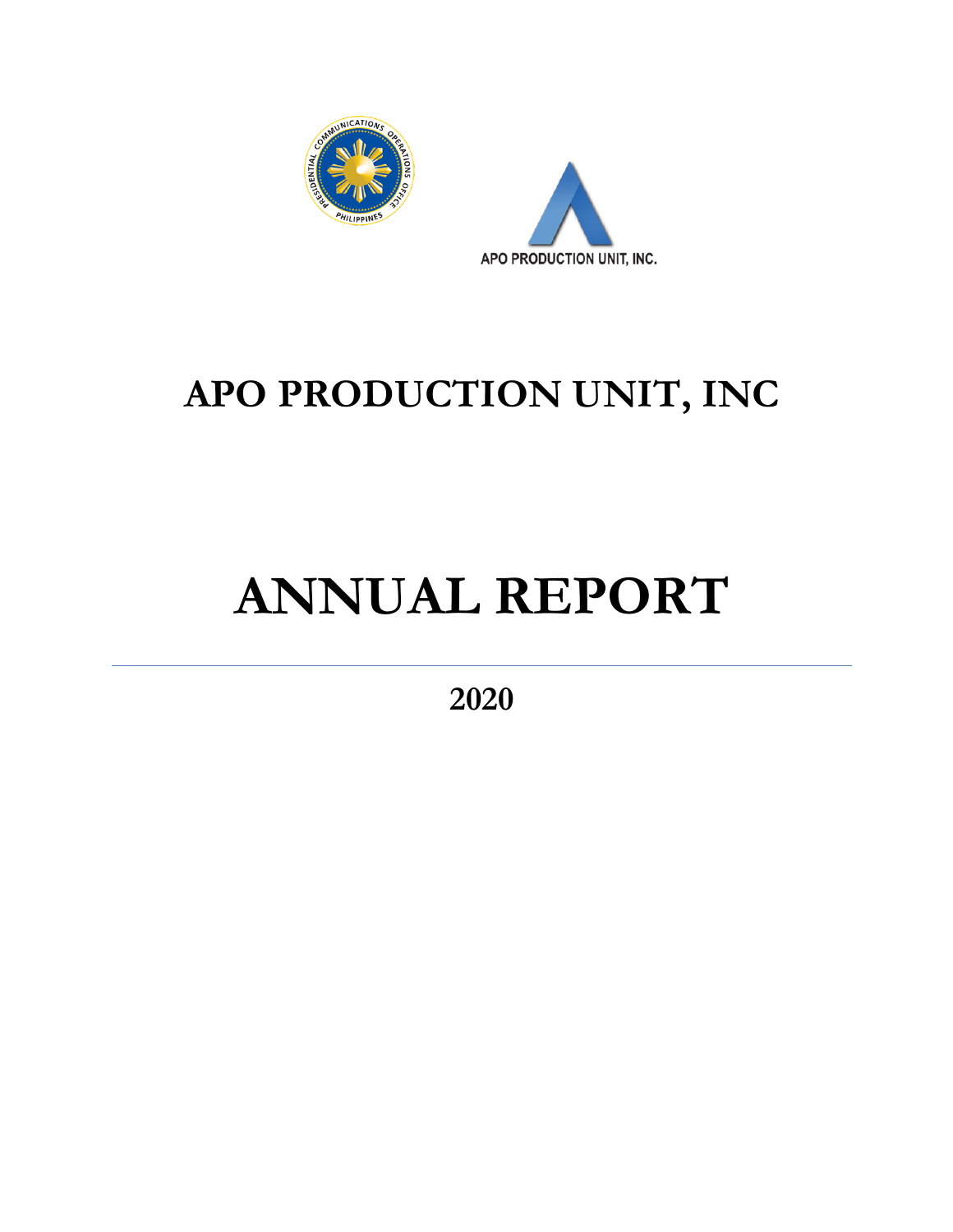In 2020, APO Production Unit's total revenue declined by 32% due the onset of the COVID-19 pandemic. Revenue from the Joint Venture for the printing of the Philippine passport went down by as much as 80% in April due to lockdown downs which affected the passport enrollment. Revenue from other sources, such as printing of tax stamps, and other accountable forms have remained stable despite the continued interruptions in our marketing efforts during this period. We also printed the materials used by Philippine Statistics Authority in the 2020 Census conducted in the same year.



In 2020, net income after tax in 2020 decline by 25% due to reduction in revenue and dividend income from the Joint venture. The company's operating expenses (increase in overtime pay and hazard pay) also increased due to the pandemic which further impact the income of the company.